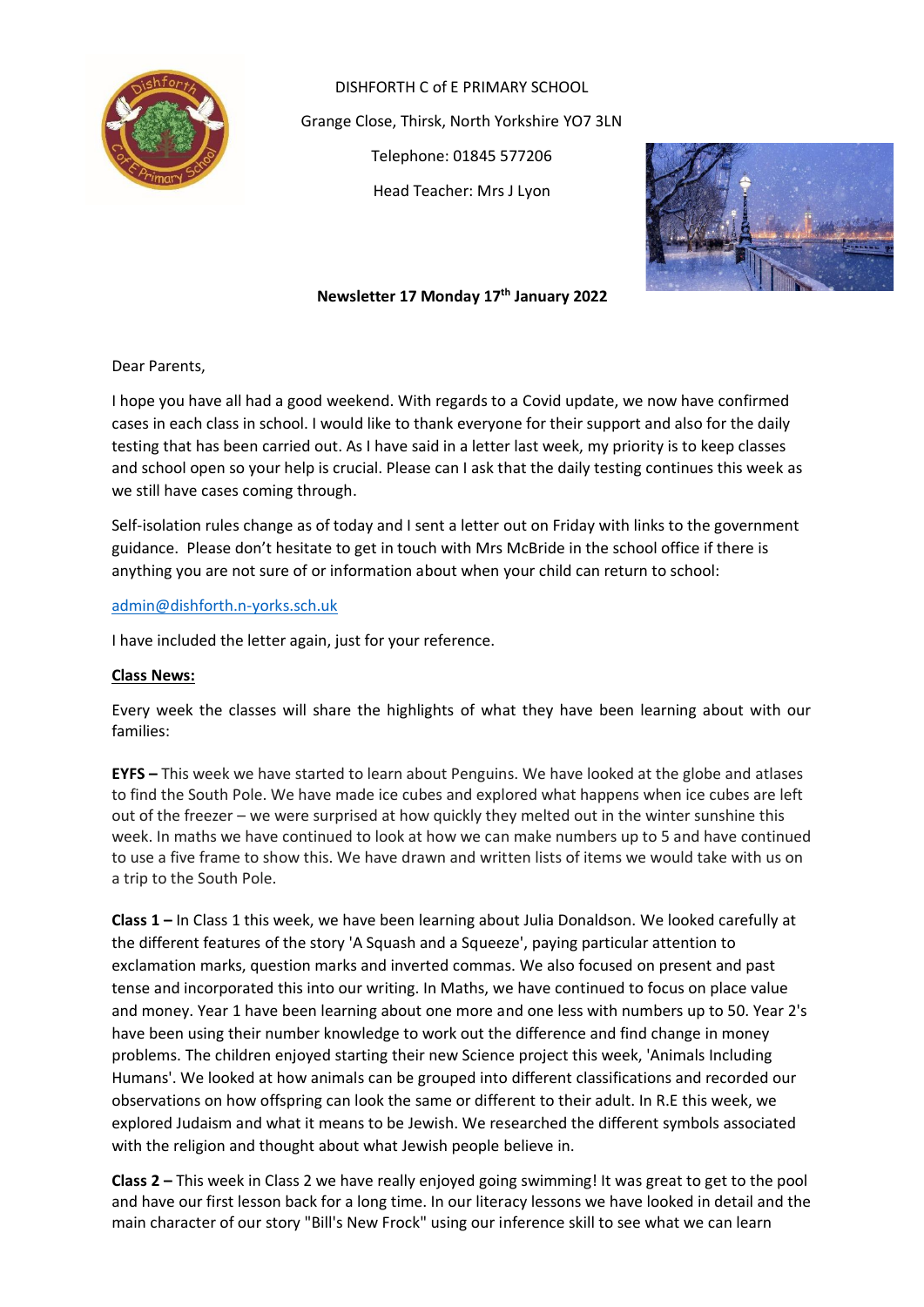about the boy from the text. In maths we have been continuing our work on multiplication and division and in topic we looked at the key dates of the Roman Invasion of Britain. Our science investigation this week was all about the impact of angles and resistance on forces, using lengths of guttering and toy cars to see how far the cars travelled.

**Class 3 –** This week Class 3 have been working hard to complete their Italian sonnets in literacy, based on the Carnival of the Animals. In maths, we have been focusing on problem solving involving fractions and the four operations. Science has been exciting with Mrs Blyton, focusing on finishing researching the life cycle of their chosen animal. Additionally, in geography the children have been interviewing each other as an indigenous person from their chosen biome.

## **Promotional Dinner – Heinz Day – Thursday 20th January – this week!**

Sausage and Beans Casserole and Delicious Dumplings

with

Potato Wedges, Sweetcorn and Broccoli

Jam Sponge and Custard

## **Promotional Dinner – Chinese New Year – Thursday 3rd February**

Sweet and Sour Chicken

with

Oriental Vegetables, Red Dragon Rice, Peas and Sweetcorn

Sachima (Rice Cakes)

## **Advance Notice – 26th January 2022 – no after school childcare club**

Due to whole staff health and safety training, there will be no after school childcare club on Wednesday 26<sup>th</sup> January 2022. Apologies for any inconvenience this may cause, however due to the nature of the training it is important that every member of staff is up to date in this area and I do not anticipate any further disruption to the After School Childcare Club in the academic year.



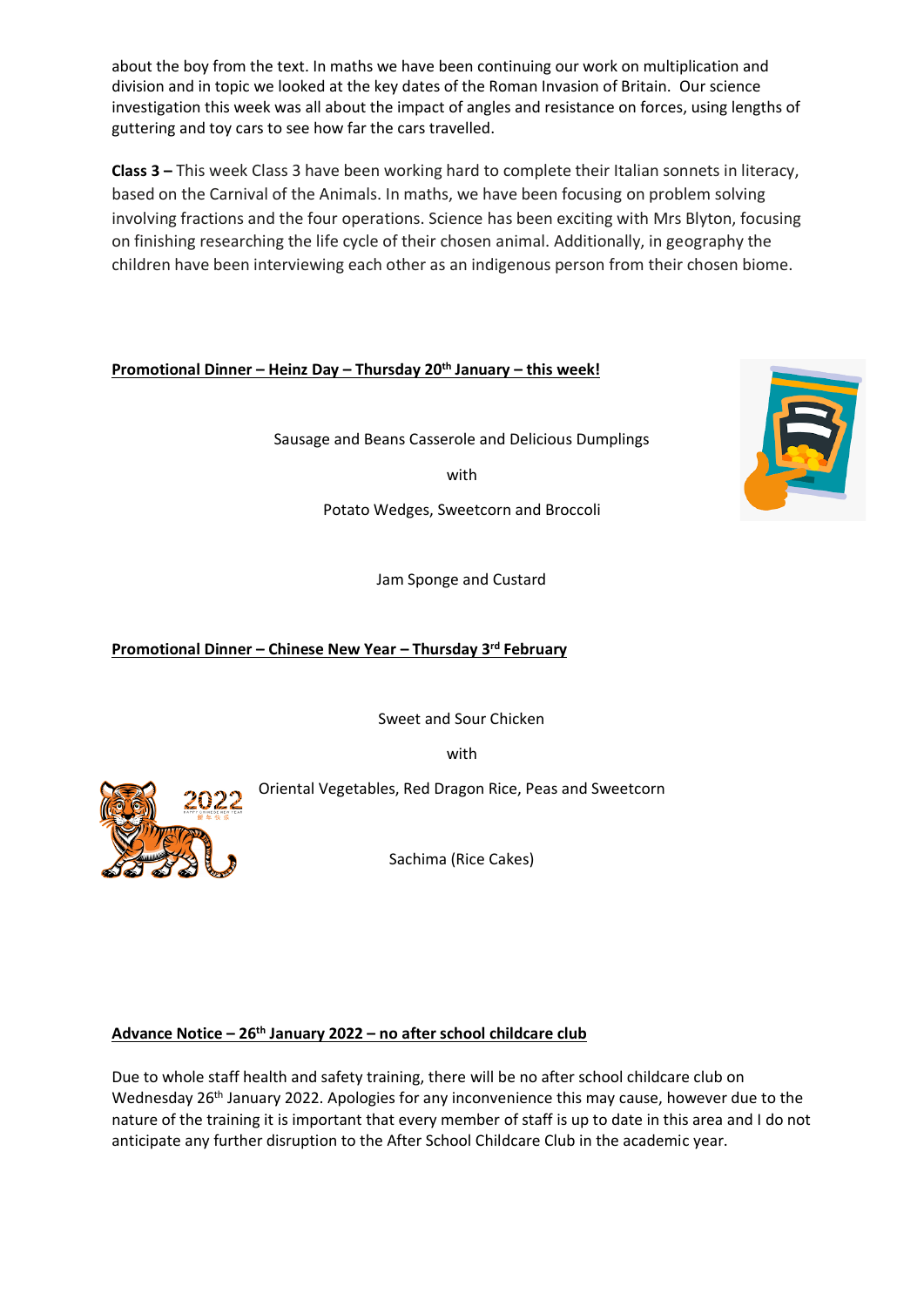#### **AWARDS**

#### **Celebration Assembly**

On Friday, we had our Celebration Assembly. This week the following children were given our weekly awards;



### **Ribbons**

**EYFS** – This week the class ribbon goes to someone for writing a super list of items he would take to the South Pole, using his phonics sounds confidently. Well done, Harley!

**Class 1 –** The ribbon this week goes to someone for her wonderful retelling of our new class story 'A Squash and a Squeeze' Well done Polly!

**Class 2** - The ribbon this week goes to somebody for his excellent answers in class. He always offers valuable, insightful and interesting answers in whole class discussion. Well done, Willem!

**Class 3** – The ribbon this week goes to someone for her perseverance in literacy, when writing her Italian sonnet. The structure of this poem was particularly complex. She has written a powerful poem about her predator (lion). Well done, Georgia!

#### **Values in Action**

This week our Values Award goes to someone for demonstrating our school values of compassion, trust, perseverance, and respect. He is always kind and caring to lower school and he will never give up.



The award goes to Zach, who was nominated by George.

Well done,

Kind regards,

J M Lyon - Head Teacher